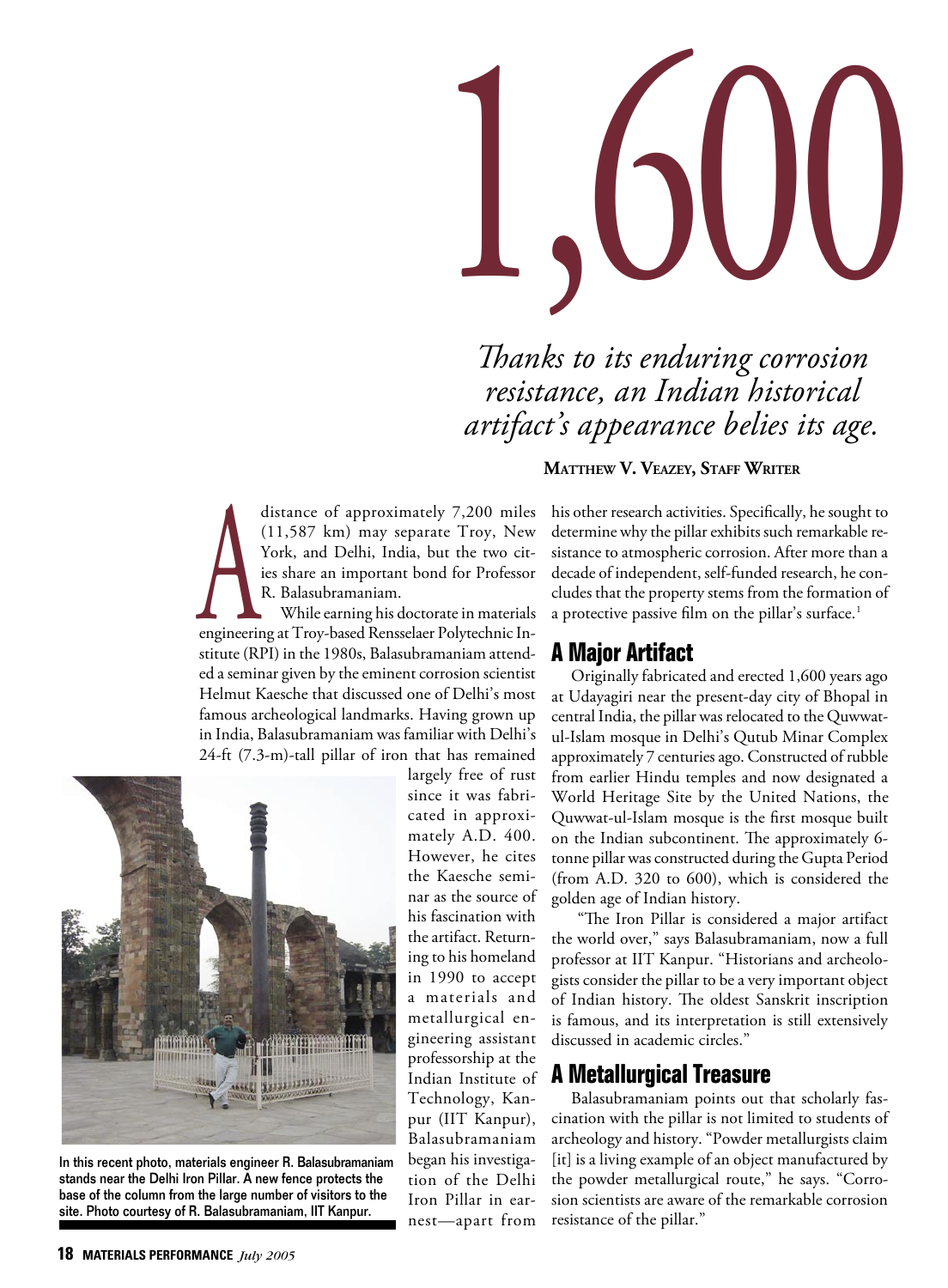# Years Young

Since the first such analysis in  $1912$ ,<sup>2</sup> researchers have estimated that the pillar's average composition is 0.15% carbon, 0.25% phosphorus, 0.005% sulfur, 0.05% silicon, 0.02% nitrogen, 0.05% manganese, 0.03% copper, 0.05% nickel, and the balance iron.3 "Interestingly, a sample of Delhi pillar iron was subjected to microprobe analysis in order to determine the composition of the elements manganese, chromium, copper, and nickel in the near-surface regions," says Balasubramaniam. "It was found that the composition of copper [0.05%], nickel [0.05%], manganese [0.07%], and chromium [nil] was uniform through several millimeters into the sample from the surface." 4

Balasubramaniam says that the pillar's high phosphorus content has kept it from rusting on a widespread basis. "The presence of phosphorus is crucial to the corrosion resistance," he notes, explaining that the phosphorus content is high because limestone was not used as a flux when the iron was extracted. "The absence of calcium oxide [CaO] in slags leads to a lower efficiency for removal of phosphorus from the metal, which invariably resulted in higher phosphorus content. Archeological evidence indicates that the ore for extracting the iron must have been carefully chosen so that a relatively high amount of phosphorus would result in the extracted metal."

Typical of ancient Indian irons, the microstructure of the pillar shows a wide variety of structures, says Balasubramaniam. He adds that the structures also prove the iron was obtained by the direct reduction process rather than casting. "The pillar is a solid body with good mechanical strength," notes Balasubramaniam. He points out that the yield strength is 23.5 tons (21,319 kg)/in.2 (645 mm2 ), the ultimate tensile strength 23.9 tons (21,682 kg)/in.<sup>2</sup>, and elongation 5%.

Forge welding was the process used to manufacture



The 1,600-year-old Delhi Iron Pillar exhibits very good corrosion resistance despite its age. Photo courtesy of R. Balasubramaniam, IIT Kanpur.

the pillar. Balasubramaniam says that approximately 40- to 50-lb (18- to 23-kg) lumps of iron served as the raw materials. "Forge welding is an operation in which iron lumps were joined together by forging them in the hot state such that fusion is obtained between them," he explains. "Research has indicated that the pillar was manufactured with the pillar in the horizontal position, and the addition of lumps was from the side," he says. "The decorative bell capital is truly a marvelous example

of blacksmithy and consists of seven distinct parts. These individual components were shrunk-fit around a hollow cylinder, which was joined to the main body by the aid of an insert."

# **Environment or Materials?**

Balasubramaniam says that two general schools of thought exist to explain why the pillar exhibits superior corrosion resistance: the environment and materials theories. "The proponents of the environment theory state that the mild climate of Delhi is responsible for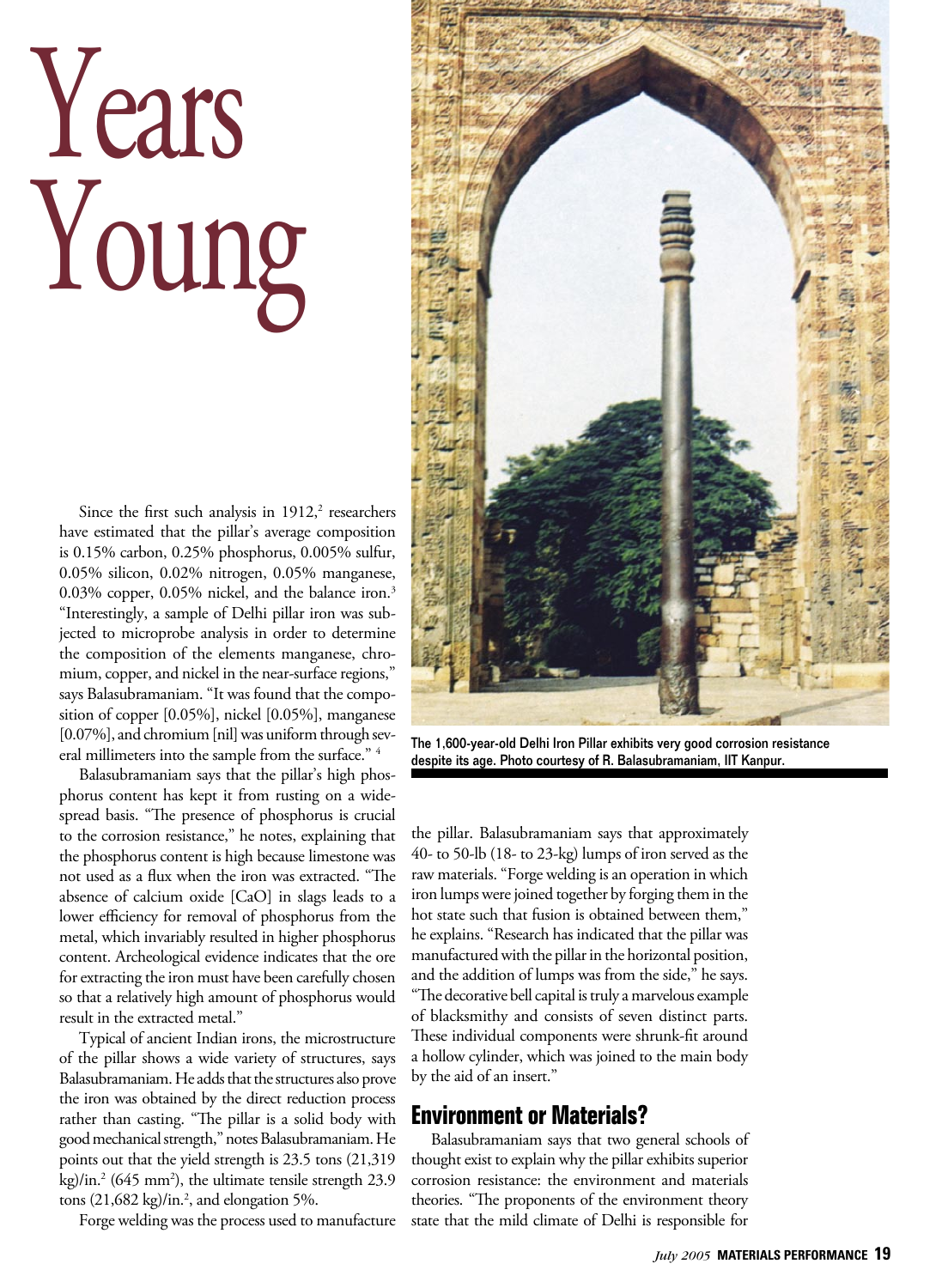

is readily discounted because a freshly exposed surface attains the color of the rest of the pillar in about 3 years' time,"5 says Balasubramaniam.

Balasubramaniam asserts that the low incidence of corrosion on ancient iron artifacts in more humid parts of India supports the materials theory. "That the material of construction may be the important factor in determining the corrosion resistance of ancient Indian iron is attested by the presence of ancient massive iron objects located in areas where the RH is high

These photos show the upper and lower sections of the decorative bell capital atop the Delhi Iron Pillar. The different components were shrunk-fit around a hollow cylinder. Photos courtesy of R. Balasubramaniam, IIT Kanpur.

the corrosion resistance," he says, pointing out that the city's relative humidity (RH) does not exceed 70% for significant periods of time in a given year. "It is known that atmospheric rusting of iron is not significant for humidity levels less than 70%."

Advocates of the materials theory, to which Balasubramaniam subscribes, stress the construction material's role in determining corrosion resistance. "The ideas proposed in this regard are the relatively pure composition of the iron used, presence of phosphorus, and absence of sulfur [and] manganese in the iron, its slag particles, and formation of a protective passive film," he says. The passive film component of the theory stems from Balasubramaniam's research. "The large mass of the pillar also plays a contributory role," he adds.

Although the environment and materials camps comprise the two predominant sides of the debate, Balasubramaniam adds that the literature does feature other, less-widely held theories about the pillar's corrosion resistance. These suppositions include: initial exposure to an alkaline and ammoniacal environment; residual stresses resulting from the surface finishing (hammering) operation; freedom from sulfur contamination both in the metal and in the air; the "cinder theory," which holds that layers of cinder in the metal stop corrosion from advancing; and that surface treatments of steam and slag and coatings of clarified butter were applied to the pillar after manufacture and during use, respectively. "The use of surface coatings

for significant periods of the year," he says. The Surya temple at Konarak, located near the Bay of Bengal, and the Mookambika temple in the Kodachadri Hills, which rise near the Arabian Sea, reportedly are two such locations. Balasubramaniam says that ancient iron beams at the Surya temple and an iron pillar at the Mookambika temple all are in very good shape despite their proximity to coastlines.

# **Protective Passive Film**

Balasubramaniam cautions that the Delhi Iron Pillar does rust, but he adds that the passive rust is so protective and thin that it keeps the occurrence—and appearance—of corrosion at a minimum. Because the region just below the decorative bell capital is inaccessible to the public, rust from this location is the oldest undisturbed rust on the pillar. Consequently, Balasubramaniam and a colleague collected rust from this region and characterized it by x-ray diffraction, Fourier Transform Infrared spectroscopy, and Mössbauer spectroscopy.6 Balasubramaniam says the inspections revealed that the rust contains amorphous iron oxyhydroxides (lepidocrocite [gamma-FeOOH], goethite [alpha-FeOOH], and delta-FeOOH) and magnetite. It also contains crystalline phosphates, including iron hydrogen phosphate hydrate (FePO<sub>4</sub>·H<sub>3</sub>PO<sub>4</sub>·4H<sub>2</sub>O).

Balasubramaniam says that the rust layer becomes increasingly protective—and the rate of corrosion decreases—as its composition changes. "In the initial